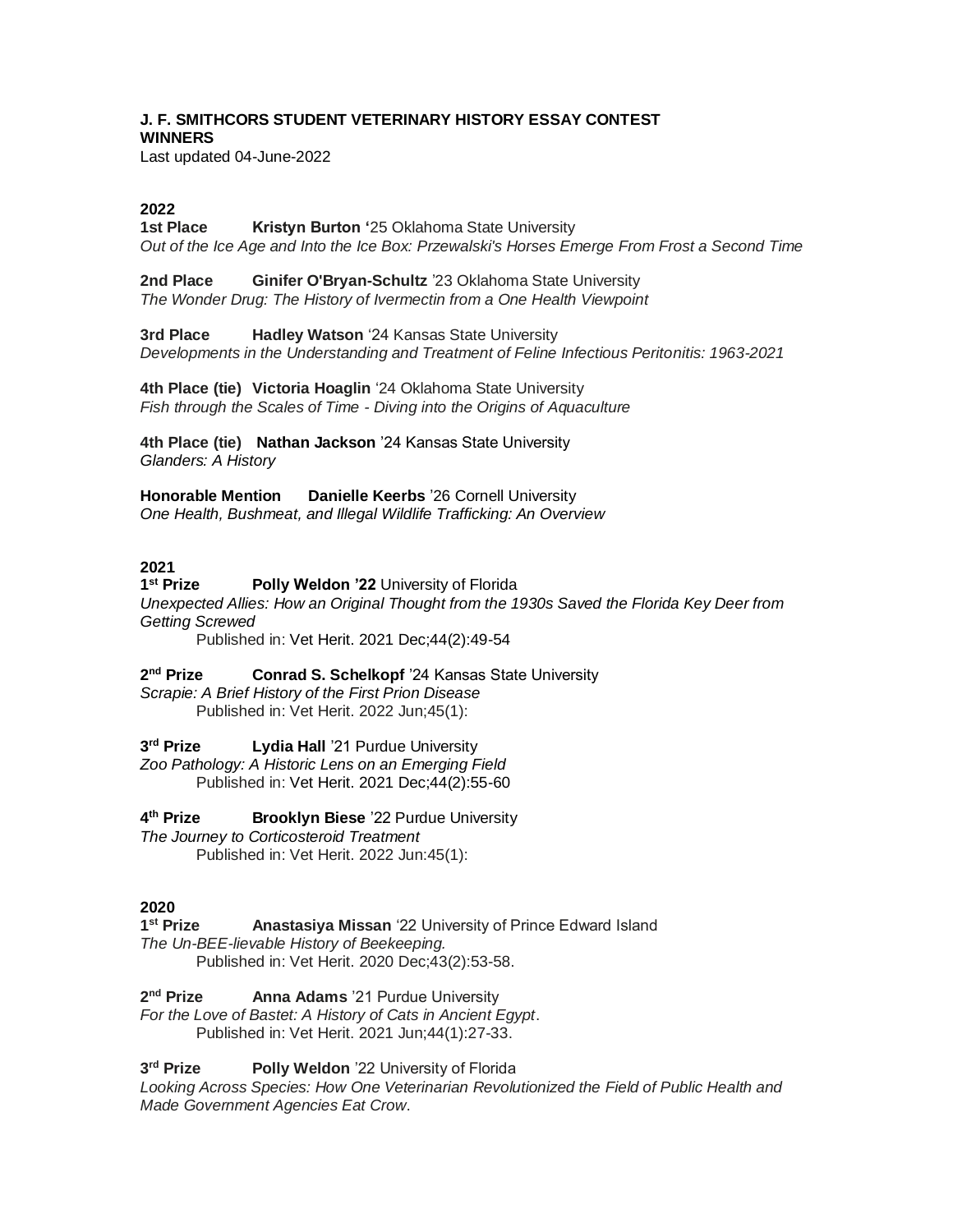Published in: Vet Herit. 2021 Jun;44(1):17-21.

4<sup>th</sup> Prize **Jennifer Fan** '21 Cornell University

*A Strange Bellwether: The Mysterious Incident of 6000 Sheep in the Desert.* Published in: Vet Herit. 2020 Dec;43(2):69-73.

# **2019**

**1 st Prize [tie] Jennifer Fan** '21 Cornell University Animals in Court: The Early Days of Veterinary Forensics. Published in: Vet Herit, 1019 Nov;42(2):51-55.

**1 st Prize [tie] Scarlett Denise Welfel** '22 Iowa State University

Doctor of Donkeys: The Story of Claude Bourgelat Who Turned His Love of Equids into a Medical Profession.

Published in: Vet Herit, 42 Nov;42(2):56-60.

3<sup>rd</sup> Prize **Annelise Radzin** '23 Ohio State University *Trypanosoma brucei brucei*: The Parasite that Plagued a Continent.

Published in: Vet Herit. 2020 Jun;43(1):44-47.

#### 4<sup>th</sup> Prize **Brooke Fourthman** '19 Purdue University

A Brief History of Interventional Cardiology. Published in: Vet Herit. 2020 Jun;43(1):38-43.

# **2018**

1<sup>st</sup> Prize **Jessica Zeiger** '18 Purdue University Perceptions of Conception: The History of Artificial Insemination. Published in: Vet Herit. 2018 Nov;41(2):49-54.

2<sup>nd</sup> Prize **Marta Zlotnick** '19 Virginia-Maryland Regional College, Virginia Tech The Child's Vet: Veterinarians in Children's Media in 20<sup>th</sup> Century America. Published in: Vet Herit. 2018 Nov;41(2):55-59.

3<sup>rd</sup> Prize **Ashley Russo** '21 Kansas State University

Who Let the Dogs Out of Orbit?: A Brief History of the First Dog in Space. Published in: Vet Herit. 2019 Jun;42(1):28-31.

4<sup>th</sup> Prize **Janna Draper** '19 Purdue University History of Ebola and the Role of Veterinarians. Published in: Vet Herit. 2018 Nov;41(2):60-64.

**Honorable Mention Adam Mattick** '21 Kansas State University The Final Charge –The History of Horses in World War II. Published in: Vet Herit. 2019 Jun;42(1):32-40.

# **2017**

1<sup>st</sup> Place **Jessica Zeiger** '18 Purdue University Madness, Mystery, and Monsters—An Early History of Rabies. Published in: Vet Herit. 2017 Nov;40(2):50-55.

2<sup>nd</sup> Place **Jessica Zeiger** '18 Purdue University

Sleep Away the Suffering—The Early Development of Veterinary Surgical Anesthesia. Published in: Vet Herit. 2018 Jun;41(1):8-14.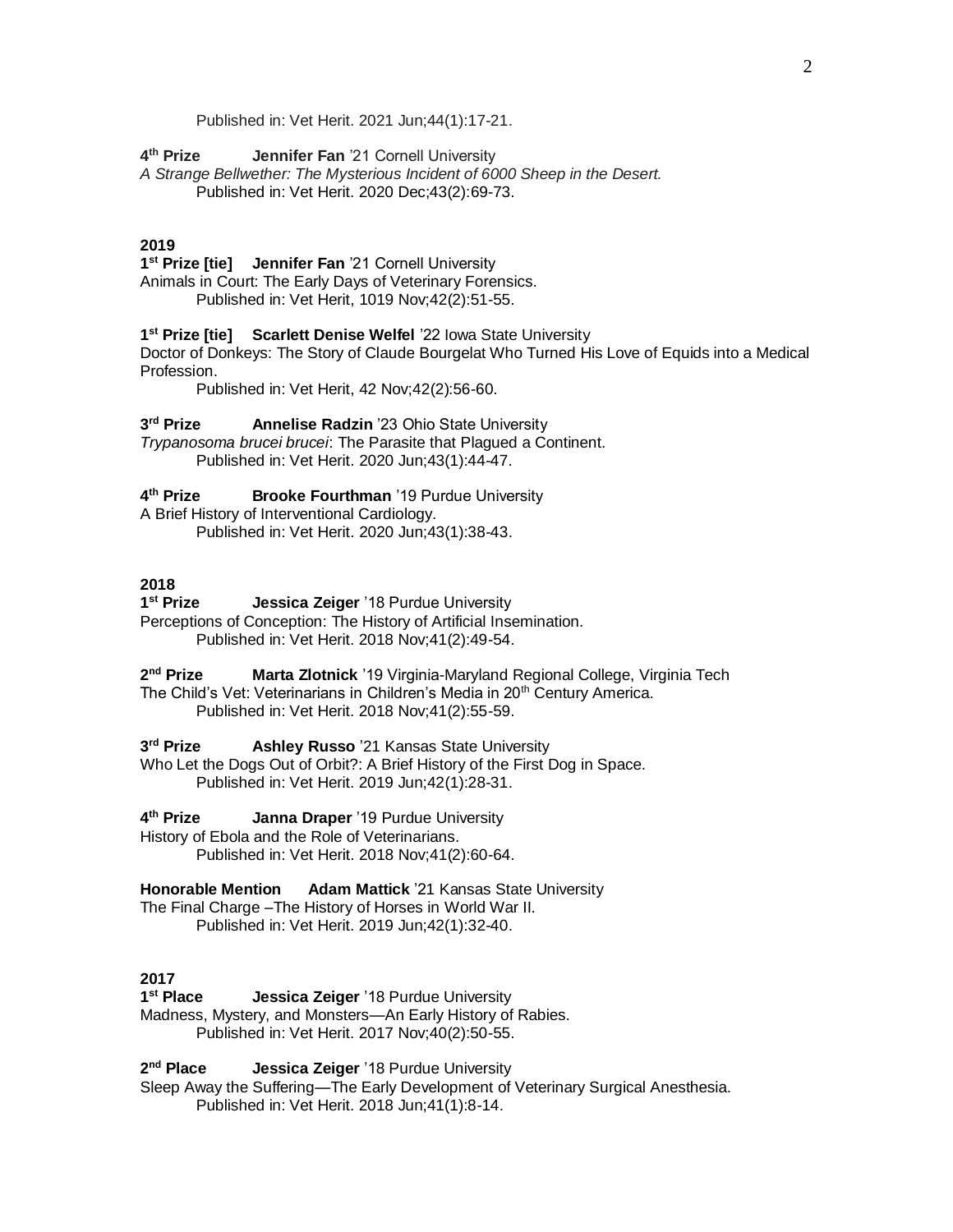3<sup>rd</sup> Place **Janna M. Draper** '19 Purdue University

The Development of Enrichment and Its Importance in Animal Research. Published in: Vet Herit. 2017 Nov;40(2):56-61.

4<sup>th</sup> Place **Kara Simon** '19 Kansas State University

The Story of Mice and Men: The Evolution of Animal Experiments. Published in: Vet Herit. 2018 Jun;41(1):15-18.

5<sup>th</sup> Place **Katya P. Luckenbach** '20 Kansas State University Economics of the Veterinary Profession: The Tables Have Turned.

Published in: Vet Herit. 2018 Jn;41(1): 19-23.

# **2016**

1<sup>st</sup> Prize **Alison Smith** '19, Tufts University The Rise and Fall of "Wonder Drugs": The story of Antibiotics in Agriculture. Published in: Vet Herit. 2016 Nov;39(2): 45-53.

2<sup>nd</sup> Prize **Laura Johnson** '17, North Carolina State University The Origin and Legacy of Christian Petersen's Gentle Doctor Published in: Vet Herit. 2016 Nov;39(2):54-62.

3<sup>rd</sup> Prize **Kelsey Madden** '19, Kansas State University The Guinea Pig: Endearing, Enduring or Both? Published in: Vet Herit: 2017 May;40(1):18-24.

4<sup>th</sup> Prize **Jessica Zeiger** '19, Purdue University Making the Shoe Fit: A Brief Review of the History of Farriery. Published in: Vet Herit. 2017 May;40(1):25-31.

# **2015**

1<sup>st</sup> Prize **Jennifer Yu, '16, University of California, Davis** West of West Nile: A Virus Conquers the New World. Published in: Vet Herit. 2015 Nov;38(2):53-61.

**2 nd Prize (tie) Ellen Kim** '17, Kansas State University The Great Cattle Plague and Dr. John Gamgee: The Need for Historical Perspective on Trade and Public Health Policy.

Published in: Vet Herit. 2015 Nov;38(2):84-88.

**2 nd Prize (tie) Alexander Neale** '17, Tufts University In Sickness and In Health: A Marriage of Veterinary and Human Medicine, 1866-1881. Published in: Vet Herit. 2016 May;39(1):20-24.

4<sup>th</sup> Prize **Stephanie Liao** '17, Kansas State University

Furry Valor: Tactical Dogs of World War I and II.

Published in: Vet Herit. 2016 May;39(1): 24-29.

# **2014**

1<sup>st</sup> Prize **Sarah Oates** '16, University of Wisconsin-Madison Uncloaking Cognitive Decline: The Emergence of Canine Cognitive Dysfunction in Veterinary Medicine and Its Implications for Understanding Alzheimer's Disease. Published: Vet Herit. 2014 Nov;37(2):47-51.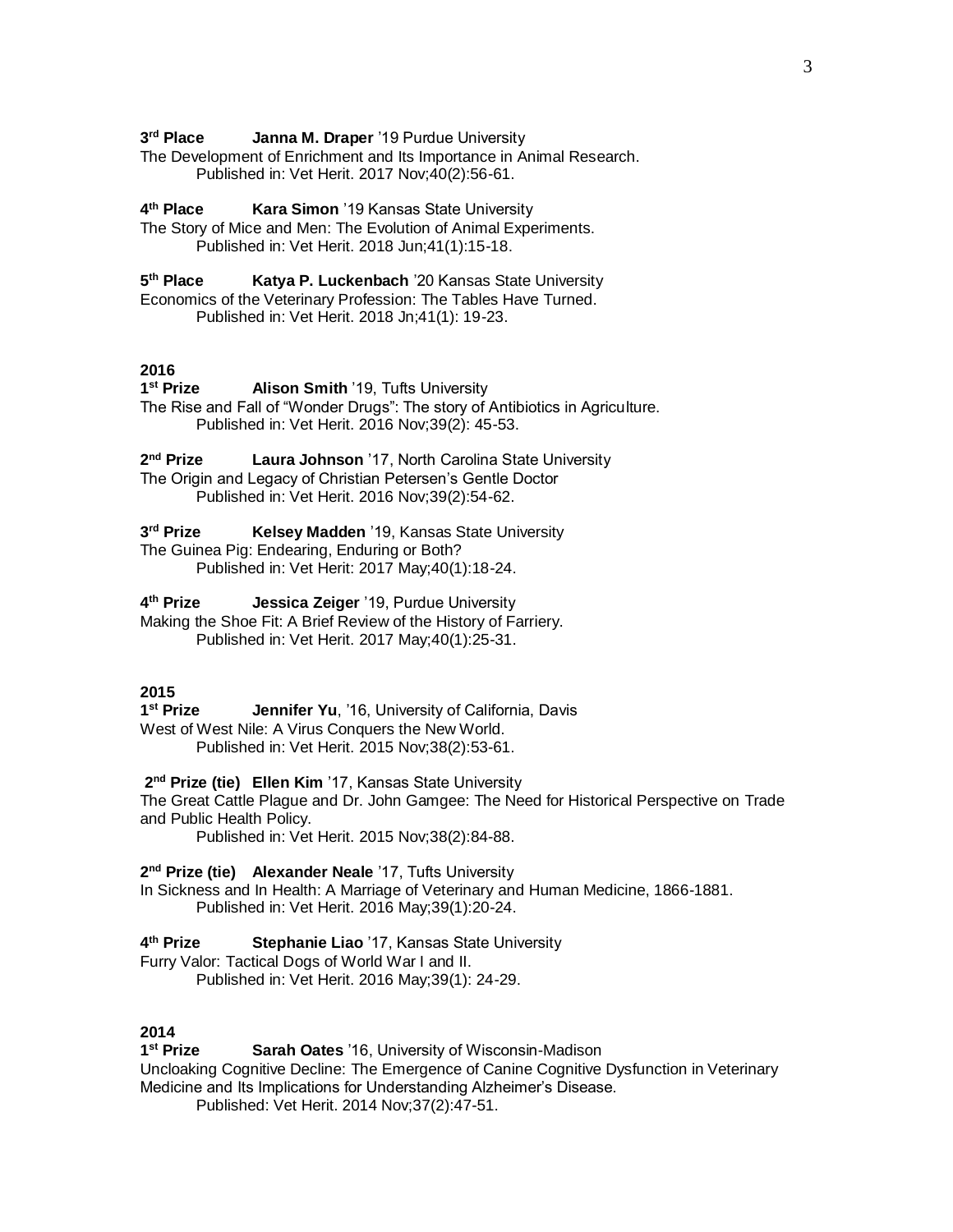2<sup>nd</sup> Prize **Jennifer Yu** '16, University of California, Davis

The Rise of Chinese Acupuncture in the West: How an Ancient Eastern Tradition Became an American Medical Staple.

Published: Vet Herit. 2015 May;38(1):1-9.

3rd Prize **Amanda Fox** '17 North Carolina State University

One Health: Back to Our Roots.

Published: Vet Herit. 2014 Nov;37(2):57-64.

#### 4<sup>th</sup> Prize **Brittany Blattner** '16, Kansas State University

Helping Paws throughout History: The Evolution of the Service Dog. Published: Vet Herit. 2015 May;38(1):17-24.

**Honorable Mention Michael P. Sanders** '16 Purdue University The Worm Conqueror.

Published: Vet Herit. 2015 May;38(1):36-45.

#### **Honorable Mention Samantha Schimming** '16 Kansas State University

Hay, Oats, and Water?: A Brief Look at the History of Drug Use in Thoroughbred Racing.

## **2013**

1<sup>st</sup> Prize **Jacqueline M. Paritte** '15 Oklahoma State University On Formalizing Veterinary Technician Education: "A Noble & Necessary Movement"

Published: Vet Herit. 2013 May-Nov;36(1-2):17-23.

2<sup>nd</sup> Prize **Shira Rubin** '13 Cornell University

From Big to Little and Little to Big: The Early History of the *Guide to the Dissection of the Dog* and *Miller's Anatomy of the Dog.*

Published in: Vet Herit. 2014 May;37(1):12-24.

3<sup>rd</sup> Prize **Chris Liguore** '16 Purdue University

Lifestyles of the Furry and Famous: A Historical Analysis of the Care and Advancement of Animal Actors.

Published in: Vet Herit. 2013 May-Nov;36(1-2):9-16.

4<sup>th</sup> Prize **Jordan Daniels** '16 Cornell University

Dr. William Stewart Halsted: The Ultimate Prize of Innovation. Published in: Vet Herit. 2014 May;37(1):25-30.

**Honorable Mention Laura Barrett** '16 University of California at Davis Tracing the Origin and Evolution of the Domestic Dog.

**Honorable Mention Rebekah Landfried** '16 Kansas State University Veterinary Anatomical Models: A Surgical Tool as Essential as the Scalpel.

# **2012**

1<sup>st</sup> Prize **Amy Sents** '15 Kansas State University The Covert Arsenal of Biological Agents throughout History. Published in Vet Herit.2012 Nov;35(2):37-44.

2<sup>nd</sup> Prize **Tracey L. Mullins** '15 Kansas State University The Humble Beginnings of the Corporate Companion Animal Hospital Published in Vet Herit.2012 Nov;35(2):59-62.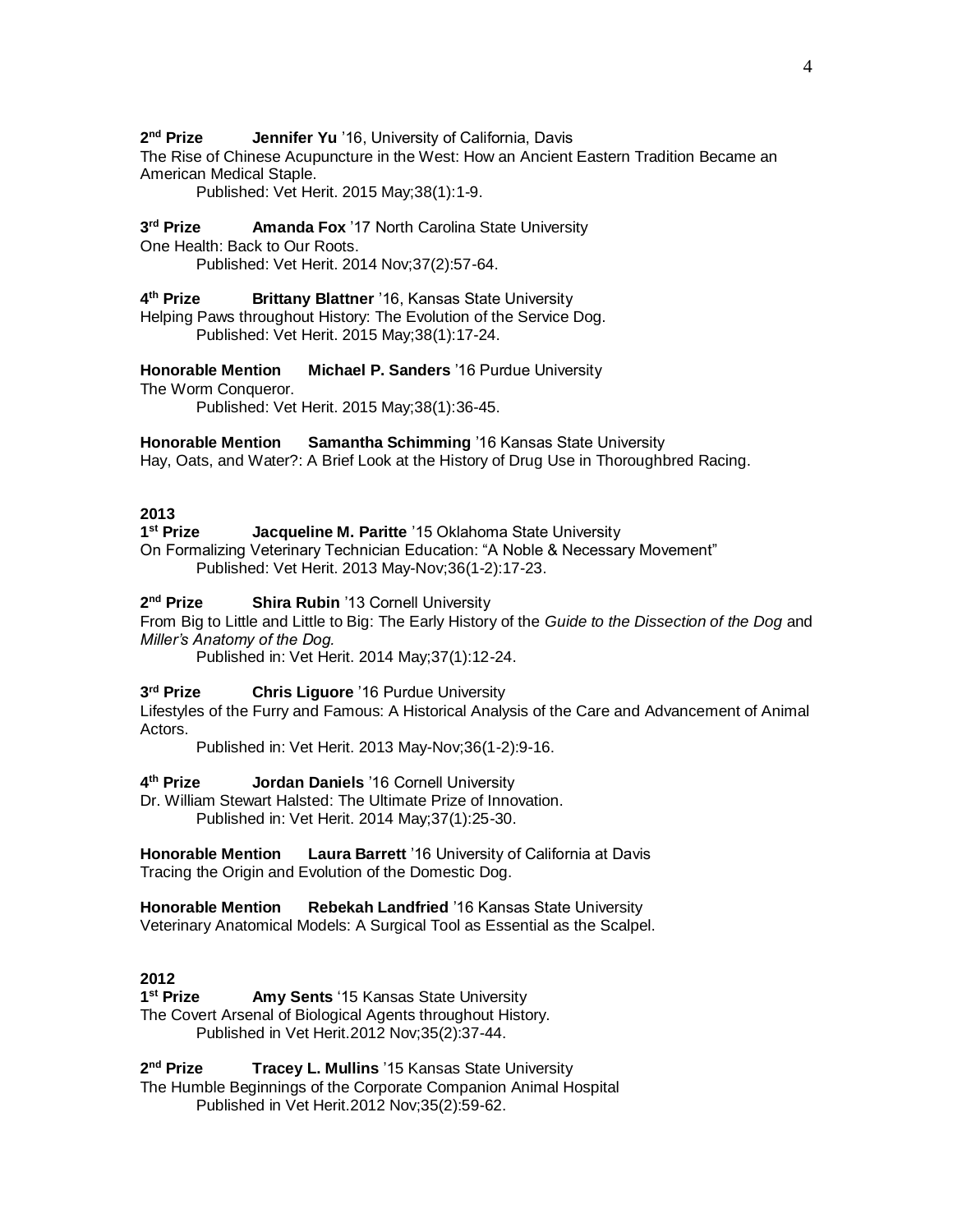3<sup>rd</sup> Prize **Katie Beach** '13, Kansas State University The Dogs of War: History of the U.S. Military Dog. Published in Vet Herit. 2013 May-Nov;36(1-2):1-8.

#### **2011**

1<sup>st</sup> Prize **Maite S. Torres** '14 Kansas State University Animals in Space: Reaching for the Stars. Published in Vet Herit.2011 Nov;34(2):25-32.

2<sup>nd</sup> Prize **Bruce Willbrant** '14 Kansas State University

The Emergence of Shelter Medicine in Veterinary Education: From Nonexistent to Necessary. Published in Vet Herit. 2011 Nov;34(2):41-46.

3rd Prize **Suzanne Ford** '13, Oklahoma State University South Carolina's School—What Went Wrong? Published in Vet Herit.2012 May;35(1):1-6.

4<sup>th</sup> Prize **Kimberly Lynne Carren Pescosolido**'12 North Carolina State University Equine Veterinary Medicine from Ancient Times through the Greco-Roman Period Published in Vet Herit.2012 May;35(1):20-25.

## **2010**

1<sup>st</sup> Prize **Elizabeth Williams** '12 Kansas State University The Forgotten Giants Behind Louis Pasteur: Contributions by the Veterinarians Toussaint and Galtier.

Published in Vet Herit. 2010 Nov;33(2):33-39.

2<sup>nd</sup> Prize **Gail Goble** '13 Kansas State University Mad Cows & vCJD: A Tale of Two Epidemics. Published in Vet Herit. 2010 Nov;33(2):44-49.

3<sup>rd</sup> Prize **Jaime Stevenson** '13, Kansas State University West Nile Virus: A Progression from Unknown to Endemic. Published in Vet Herit. 2011 May;34(1):7-11.

#### **2009**

1<sup>st</sup> Prize **Ashley Mitek** '11, University of Illinois From Early Man to Man o' War: A History of the Cribbing Horse. Published in Vet Herit. 2009 Nov;32(2):37-42.

2<sup>nd</sup> Prize **Valerie Livingston** '12 Kansas State University Foot and Mouth Disease: A Story of Resilience. Published in Vet Herit. 2009 Nov;32(2):48-52.

3<sup>rd</sup> Prize **Tiffany Lee** '12, Kansas State University Brisket Disease in Cattle: A Brief Overview and History. Published in Vet Herit. 2010 May;33(1):5-8.

## **2008**

1<sup>st</sup> Prize **Hattie Kugler** '08, Washington State University Scratches, Grease Heel, and Grapes: Or Chronic Pastern Dermatitis Then and Now.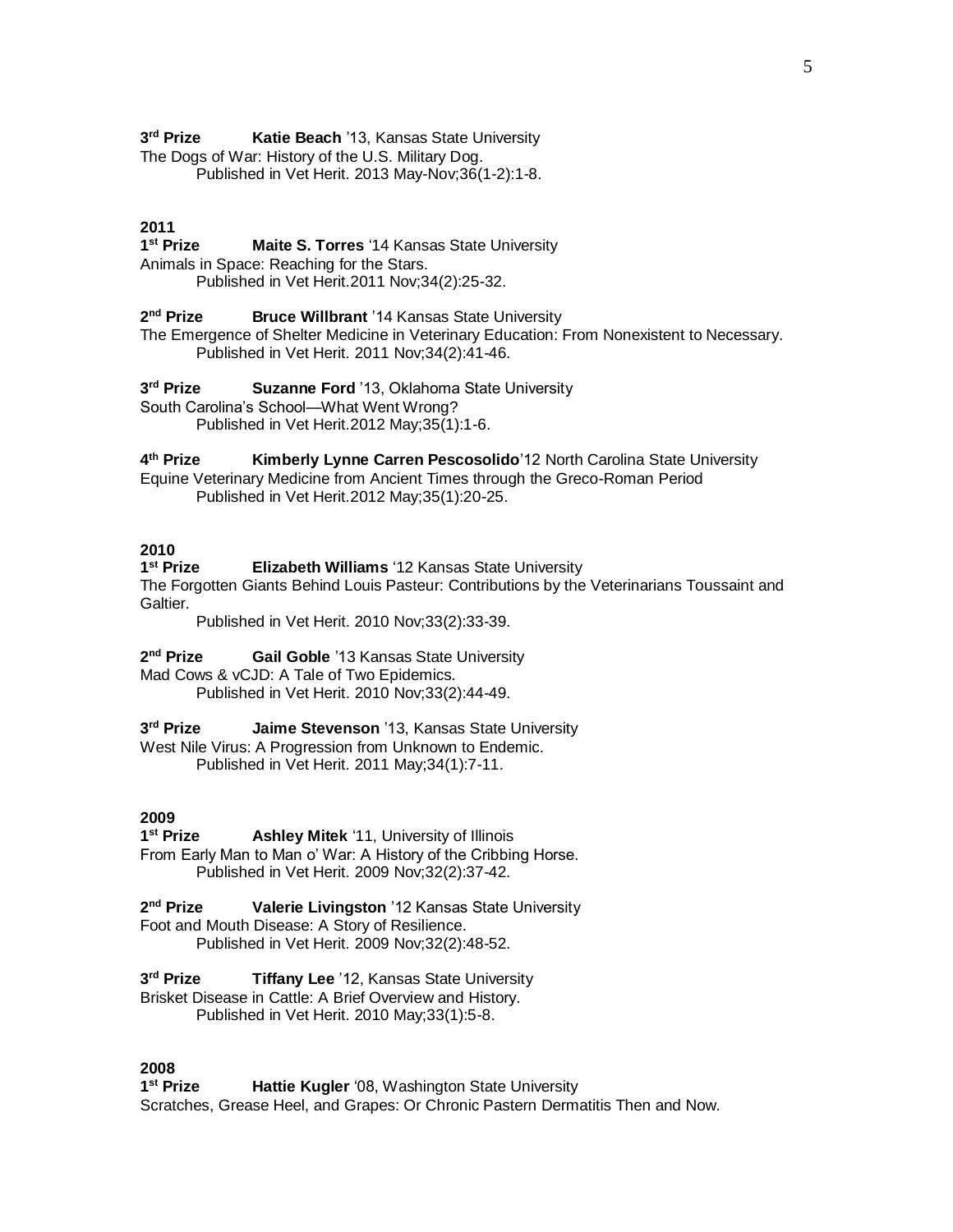Published in Vet Herit. 2008 Nov;31(2):26-32.

**2 nd Prize (tie) Kevin Koernig** '09, Tufts University

The Bureau of Animal Industry and Veterinary Professionalization at the Turn of the 20th Century. Published in Vet Herit. 2009 May;32(1):12-17.

**2 nd Prize (tie) Michael Walsh** '11, Kansas State University The Emergence of Animals Rights in Veterinary Medicine Published in Vet Herit. 2008 Nov;31(2):37-39.

## **2007**

1<sup>st</sup> Prize **Ellen P. Carlin** '07, Cornell University

The Gender Laws: Federal Legislation and the Feminization of Veterinary Medicine. Published in Vet. Herit. 2007 Nov;30(2):21-27.

2<sup>nd</sup> Prize **Jeremiah Alma Burnett** '07, Washington State University. Past, Present and Future Responses by the Veterinary Medical Profession to Socioeconomic Change.

Published in Vet Herit. 2007 Nov;30(2):33-38.

3rd Prize Alphina J. Ho '10, Kansas State University.

Shining Light on Foreign Animal Diseases: The Story of Plum Island.

Published in Vet. Herit. 2008 May;31(1):10-13.

# **2006**

1<sup>st</sup> Prize Amy Lynn '06, Cornell University Cats Are Not Small Dogs: The Emergence of Feline Medicine. Published in Vet Herit. 2006 Nov;29(2):29-40.

2<sup>nd</sup> Prize **David William Gardiner** '06, Cornell University

The Age of Veterinary Specialization. Published in Vet Herit. 2006 Nov;29(2):44-52.

3rd Prize **Melissa Bourgeois, University of Florida** 

From 1946 to the Present – NASA's Contribution to the Veterinary Medical Sciences. Published in Vet. Herit. 2007 May;30(1):4-8.

# **2005**

1<sup>st</sup> Prize **David William Gardiner** '06, Cornell University Canine Parvovirus: From Not There to Everywhere: An Historical Look at the Emergence, Media Coverage, and Vaccine Development of Canine Parvovirus. Published in Vet Herit. 2005 Nov;28(2): 38-45.

2<sup>nd</sup> Prize **Sarah Melissa Dyson, Virginia-Maryland Regional College of Veterinary** Medicine, Blacksburg, Virginia Women Veterinarians Throughout the 20<sup>th</sup> Century.

Published in Vet Herit. 2006 May;29(1):8-14

3<sup>rd</sup> Prize **Greg A. Schmiesing '05, Washington State University** 

Attempting to Make Practice Acts Perfect.

Published in: Vet Herit. 2005 Nov;28(2):46-51.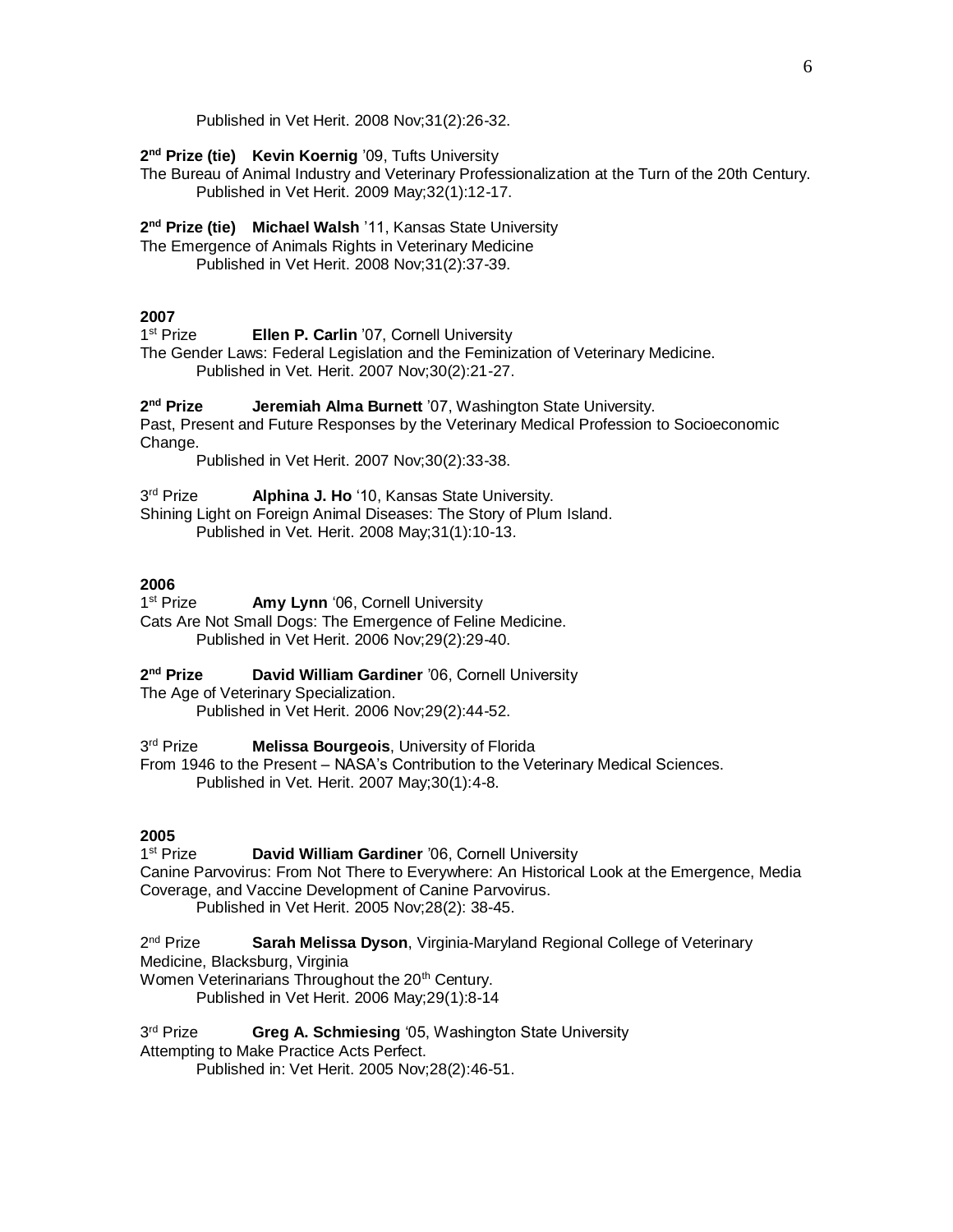**2004**

1<sup>st</sup> Prize **Greg A. Schmiesing '05, Washington State University** 

Transportation, Vaccination, Eradication, Consolidation: Reasons for Consternation? Published in Vet. Herit. 2004 Nov;27(2):35-41.

2<sup>nd</sup> Prize **Kathryn Bradford** '06, Oklahoma State University

Elizabeth Atwood Lawrence: Veterinarian, Anthropologist, and Author. Published in Vet. Herit. 2004 Nov;27(2):42-44.

3rd Prize Jennifer Chediak '06, Cornell University

Shaping the Profession: James Law and The Rise of Veterinary Professionalism in the United States.

Published in: Vet. Herit. 2005 May;28(1):1-5.

#### **2003**

1<sup>st</sup> Prize **Greg A. Schmiesing** '05, Washington State University Independents' Days: Independent Colleges in the Foundation of Veterinary Education in the United States.

Published in: Vet. Herit. 2003 Nov;26(2):21-28.

2<sup>nd</sup> Prize Rebecca E. Brahm '05, Oklahoma State University The Changing Face of Veterinary Medicine: Women in the Profession.

Published in: Vet. Herit. 2003 Nov;26(2):36-39.

3rd Prize **Jolene M. North** '05, Oklahoma State University Dueling Serpents.

Published in Vet. Herit. 2004 May;27(1):10-14.

#### **2002**

1<sup>st</sup> Prize **Greg A. Schmiesing '05, Washington State University** Protection of Animals Through Modern Legislation. Published in Vet. Herit. 2002 Nov;25(2):30-36.

2<sup>nd</sup> Prize **Margaret M. Brosnahan** '02, Tufts University

One Hundred Years of Colic: The Diagnosis and Treatment of Equine Gastrointestinal Disease in the Twentieth Century.

Published in: Vet. Herit. 2002 Nov;25(2):40-6.

3rd Prize **Ann H. Montague** '03, University of Minnesota The Battle for a Veterinary School in Minnesota.

Published in: Vet. Herit. 2003 May;26(1):10-13.

### **2001**

1<sup>st</sup> Prize **Jill Pruett** '03, Oklahoma State University Evolution of Exotic Medicine Through Zoological Gardens. Published in Vet. Herit. 2001 Nov;24(2):27-32.

2<sup>nd</sup> Prize **Michelle L. Quigley** '03, Virginia-Maryland Regional College of Veterinary **Medicine** 

Veterinary Medicine and the American Civil War. Published in Vet. Herit. 2001 Nov;24(2):33-37.

3rd Prize Arden J. Gillespie '03, Oklahoma State University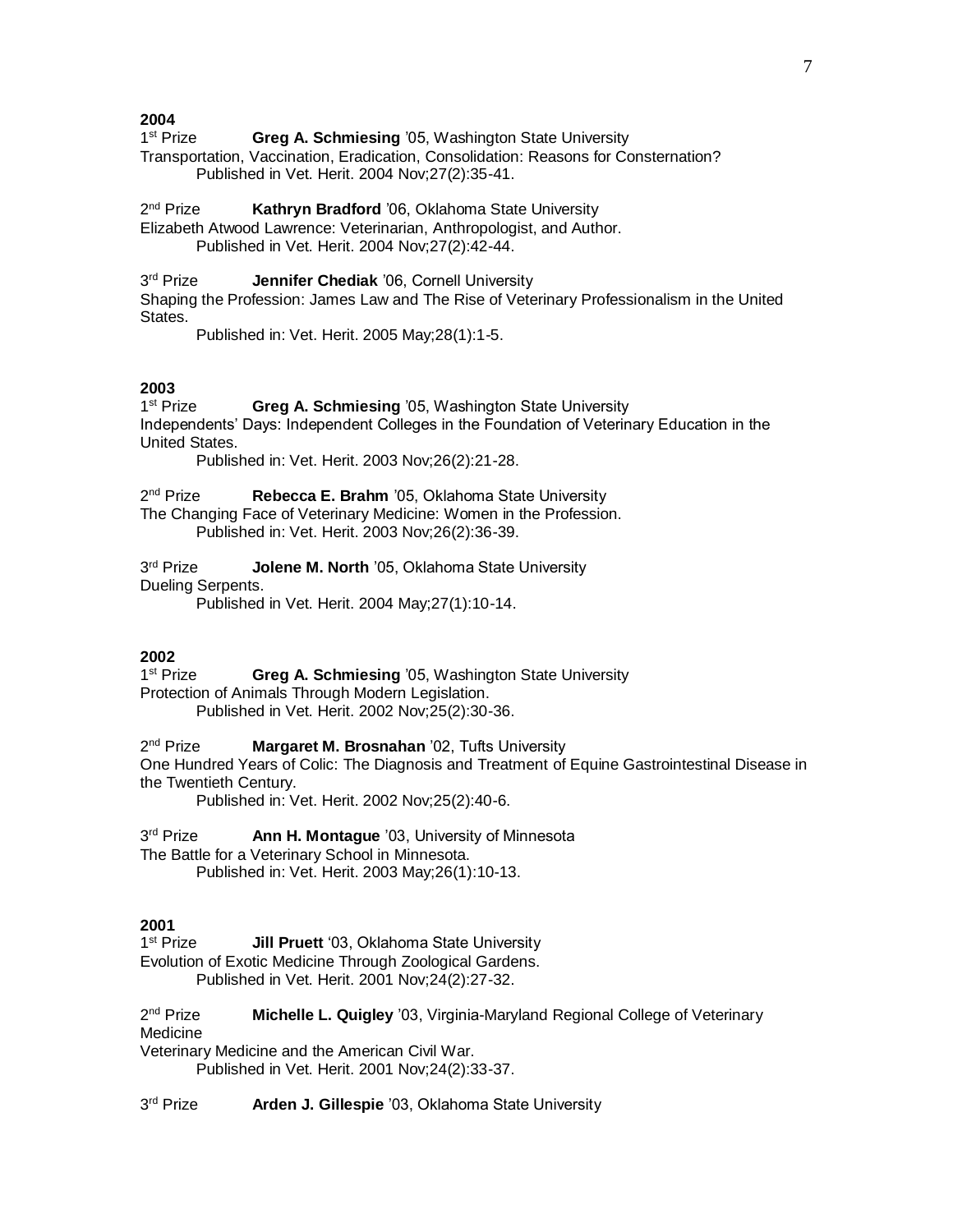Mark L. Morris, Sr., DVM Pioneer and Innovator. Published in Vet. Herit. 2002 May;25(1):7-11.

#### **2000**

1<sup>st</sup> Prize **Glenn Allen Olah** '02, Oklahoma State University From Scrapie to Prions: Veterinarians Pave the Way. Published in Vet. Herit. 2000 Nov;23(2):38-42.

 $2<sup>nd</sup> Prize$ Andrew M. Silverstone '00, Atlantic Veterinary College The New Light: Roentgen's Unusual Demonstrations and the Development of Diagnostic Radiology in North America.

Published in Vet. Herit. 2000 Nov;23(2):46-51.

3rd Prize **Melanie J. Blystone** '01, University of Georgia Rinderpest: One Virus's Impact on Veterinary History. Published in Vet. Herit. 2001 May;24(1):8-12.

#### **1999**

1<sup>st</sup> Prize Debbie Tacium Ladry '00, Universite de Montreal The Remarkable History of Treatment for Milk Fever. Published in Vet. Herit. 1999 Nov;22(2):31-34.

2<sup>nd</sup> Prize **Heather Campbell** '00, Texas A & M University The Portrayal of Veterinary Medicine in Films. Published in Vet. Herit. 1999 Nov;22(2):35-37.

3<sup>rd</sup> Prize (tie) **Melanie J. Blystone** '01, University of Georgia Veterinarians in Zoo Medicine: The Evolution of a Career. Published in Vet. Herit. 2000 May;23(1):9-13.

3<sup>rd</sup> Prize (tie) Pat R. Davis '00, Auburn University Coming Full Circle—A History of the 168<sup>th</sup> Medical Detachment (VS). Published in Vet. Herit. 2000 May;23(1):21-27.

## **1998**

1<sup>st</sup> Prize **Cydria Schaefer Manette '00, Washington State University** Veterinary Ethics and the Changing Role of the Veterinarian: A Historical Review. Published in Vet. Herit. 1998 Dec;21(2):25-33.

 $2<sup>nd</sup>$  Prize Debbie Tacium Ladry '00, Universite de Montreal Winnie the Pooh and the Veterinarian Too: A Biographical Essay on the Life of Dr. Harry Colebourn, BVSc, MRCVS (1887-1947).

Published in Vet. Herit. 1998 Dec;21(2):41-45.

3<sup>rd</sup> Prize (tie) **Jason M. Evans '99 Oklahoma State University** A Retrospective of Veterinary Medicine at Oklahoma State University. Published in Vet. Herit. 1999 May;22(1):14-19.

#### **1997**

1<sup>st</sup> Prize **Marilyn T. Waters '97, Oregon State University** Hocus Pocus: A Pharmacologic Look at Patent Medicine Colic Cures. Published in Vet. Herit. 1997 Nov;20(2):40-44.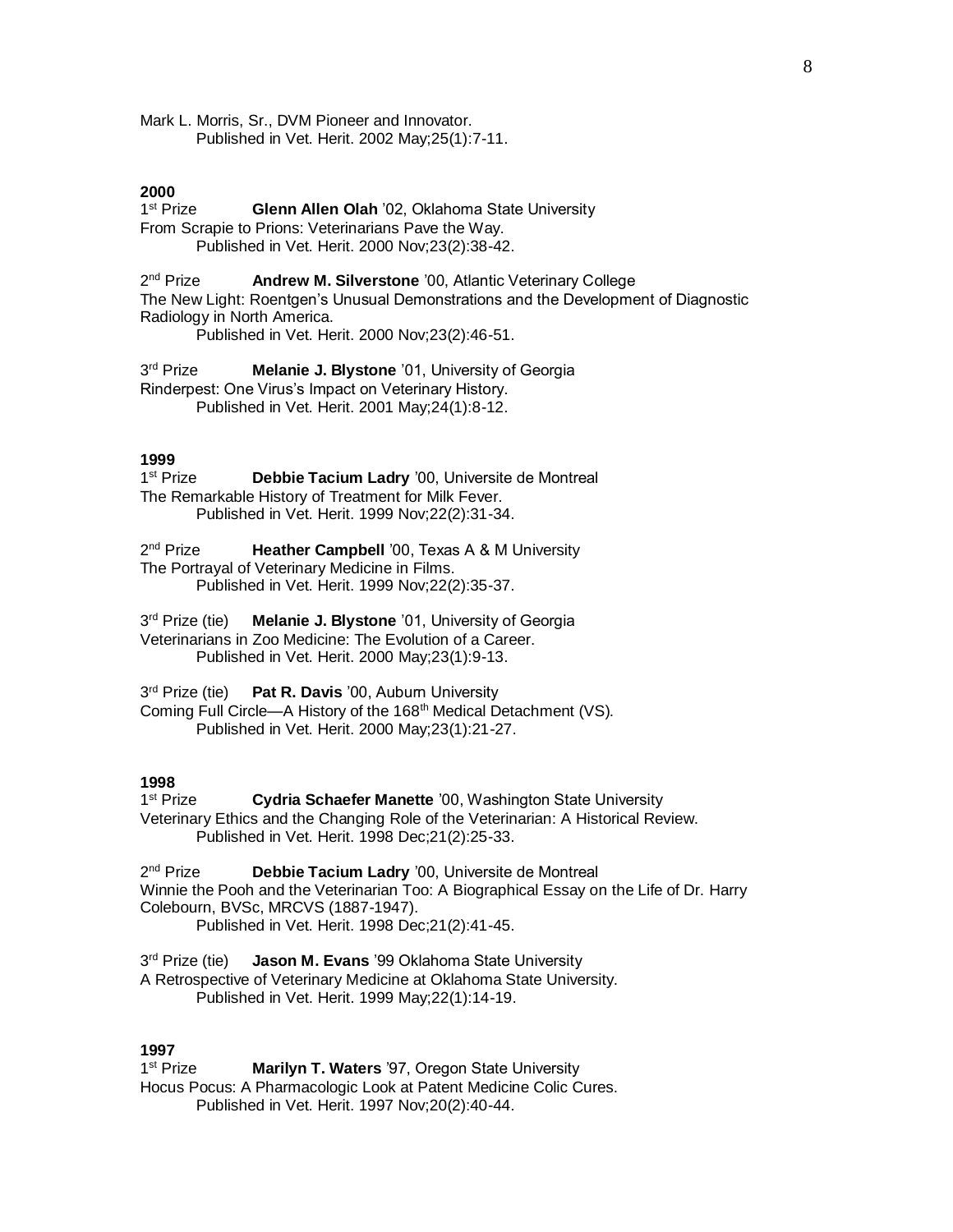$2<sup>nd</sup>$  Prize Amy M. Lesniak 00', North Carolina State University Animals and The Veterinarian in Ancient Rome. Published in Vet. Herit. 1997 Nov;20(2):45-49.

3<sup>rd</sup> Prize (tie) **Diana Murphy Jordan '98, Iowa State University** Hog Cholera: A Historical Review. Published in: Vet. Herit. 1998 May;21(1):1-8.

3rd Prize (tie) **Stacy L. Pritt** '97, Washington State University The History of the Guinea Pig (*Cavia porcellus*) in Society and Veterinary Medicine. Published in Vet. Herit. 1998 May;21(1):12-16.

# **1996**

1<sup>st</sup> Prize **Ilana Beth Furman Levinson '99, Oregon State University** The History of Zoos and the Emergence of Zoo Veterinarians. Published in Vet. Herit. 1996 Dec;19(2):20-23.

2<sup>nd</sup> Prize **G. Russell Danner** '98, University of Wisconsin Elmer A. Woelffer, DVM, 1897-1995. Published in Vet. Herit. 1997 May;20(1):27-29.

3rd Prize Kelly J. Hoover '98, Washington State University Rabies Treatments and Preventives Through the Ages. Published in Vet. Herit. 1997 May;20(1):30-34.

#### **1995**

1<sup>st</sup> Prize **Melinda S. Cumming** '95, Washington State University Blisters, Beetles, and Beliefs.

Published in Vet. Herit. 1995 Jun;18(1):3-10.

2<sup>nd</sup> Prize **Stacy L. Pritt** '97, Washington State University Norman Rockwell's Illustration of Pet Care and Veterinary Medicine. Published in Vet. Herit. 1995 Dec;18(2):55-58.

3rd Prize **Joanne C. Martineau** '98 University of Pennsylvania A Historical Survey of Vivisection from Antiquity to the Present. Published in Vet. Herit. 1996 Jun;19(1):8-10.

#### **1994**

1<sup>st</sup> Prize Sandra Coestar, '95 Cornell University The Magical and Mystical World of Atropine and Other Belladonna Alkaloids.

 $2<sup>nd</sup> Prize$ Kim Taugott, [Brooktondale, NY] Florence Kimball—America's First Woman Doctor of Veterinary Medicine.

3rd Prize **Ilene Shapiro, [Ontario, Canada]** The Contributions of C.D. McGilvray.

## **1993**

1<sup>st</sup> Prize Jane Knoper '95, Washington State Univeristy The Thermometer: History and Application.